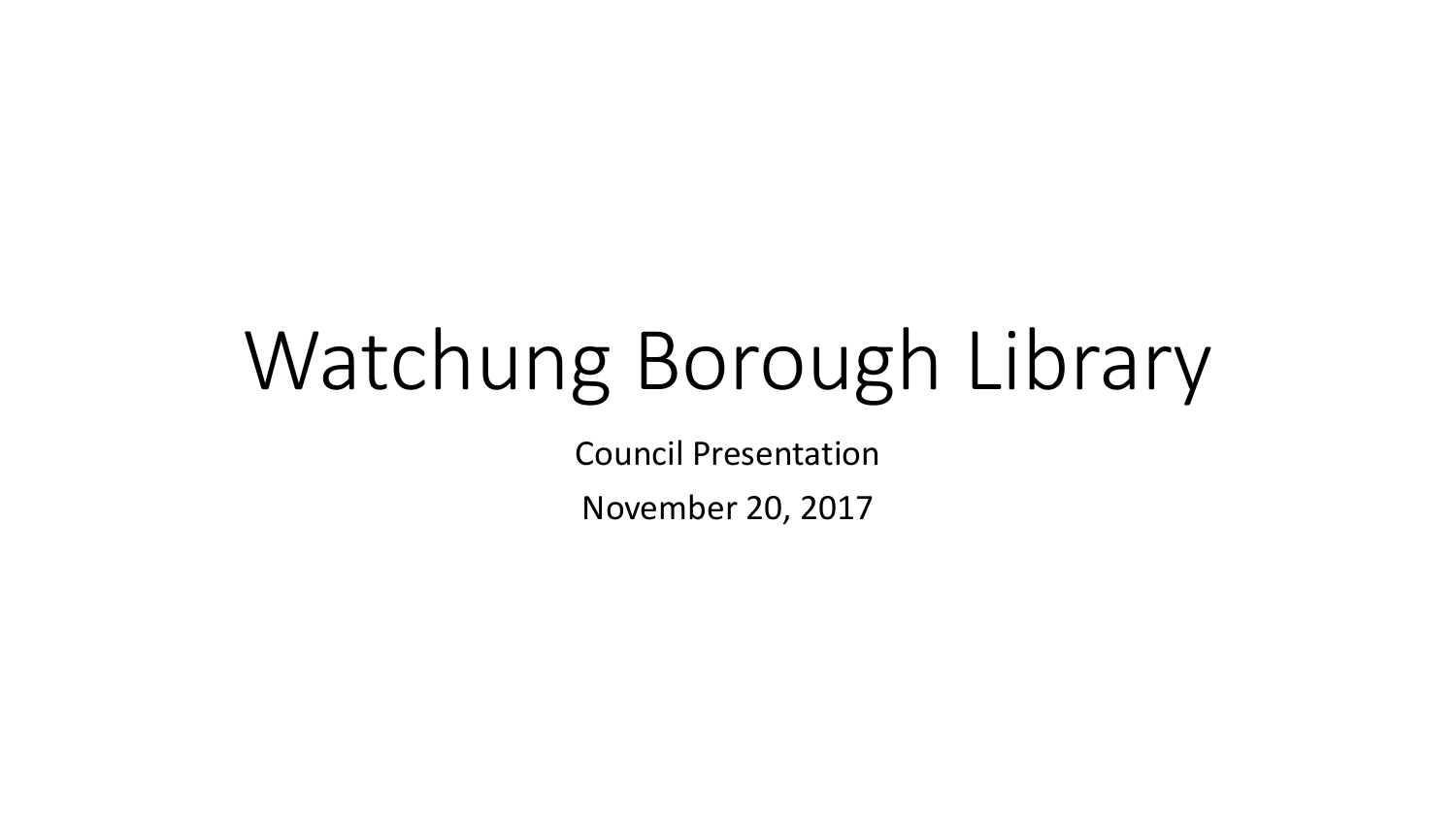# History of library building

- Built by Harlan Pratt as primary residence
- Two phases of construction:
	- Original building 1946
	- Single story addition housing reading stacks and children's reading area
- Library moved from what is now Watchung Arts Center in 1975 to current location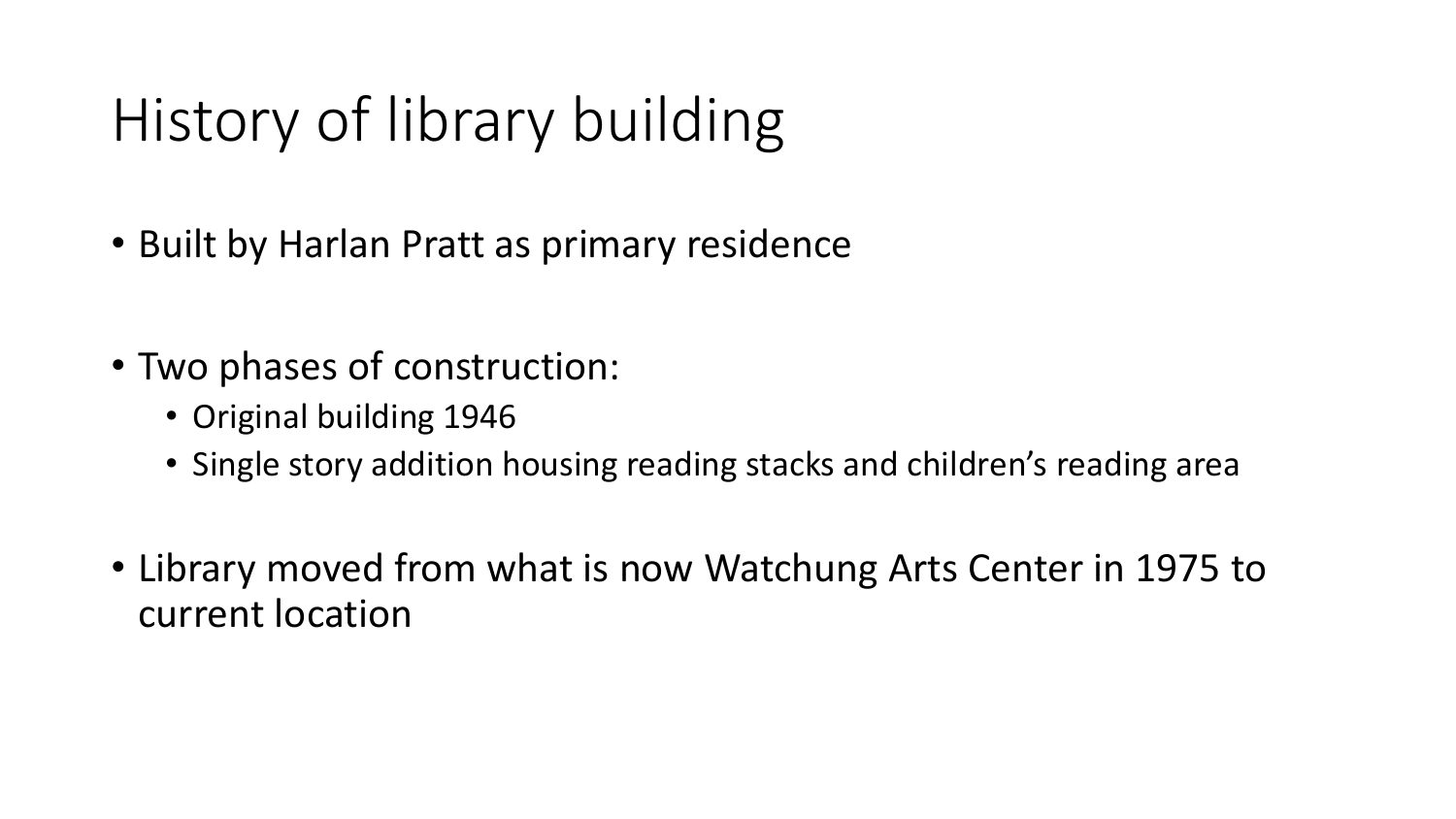### Current state of the library building

- ~8,400 sq. ft. of gross floor space
	- Basement  $^{\sim}1,488$  sq. ft. (6.5'-7.0' ceilings)
	- Main floor  $\sim$ 3,450 sq. ft.
	- $2<sup>nd</sup>$  floor  $\sim$ 2,600 sq. ft.
	- Attic  $\sim$ 850 sq. ft.
- ~4,000 sq. ft. of net usable square footage
- About 40% of the library is storage, restrooms, staff offices, etc.
- Condition of the library continues to age and deteriorate without major and expensive repairs/replacements that would simply do that: repair and replace in a building that continues to get older and is not efficient for use as a public library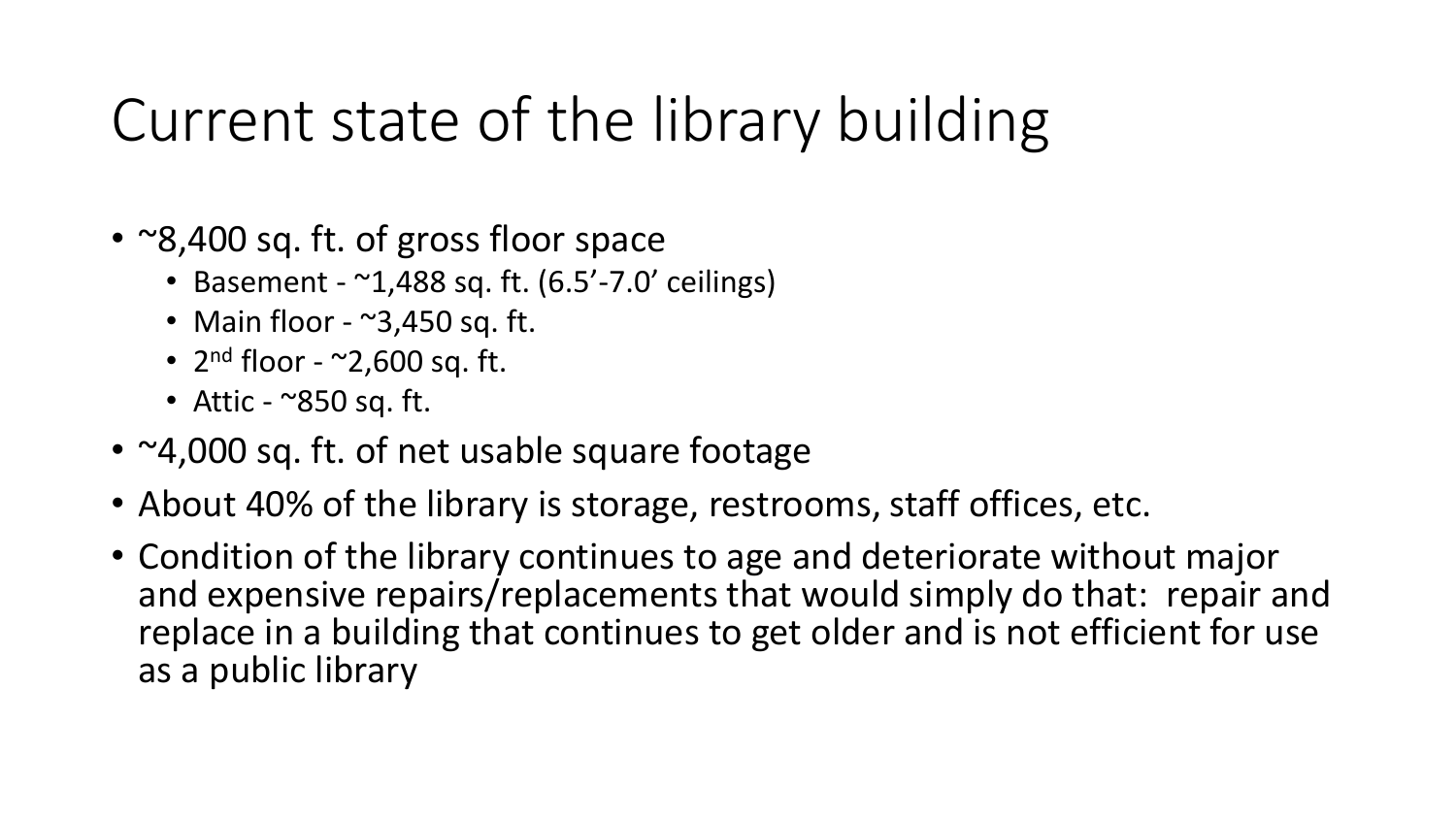## Limitations on existing library building

- Space is non-contiguous and not efficient for the management of books/people and other library functions
	- Limited space restricts expansion/contraction of book stacks or technology centers or accommodation of community/meeting space as needs change
	- As a former home, room layout is not consistent for use as a library, e.g, placement of support beams can not be moved without jeopardizing building integrity.
- Building (doorways, bathrooms, elevator, etc.) is not ADA compliant
- Lacks modern fire suppression/alarm technologies
- Lacks efficient heating/cooling systems
- Electrical and plumbing systems antiquated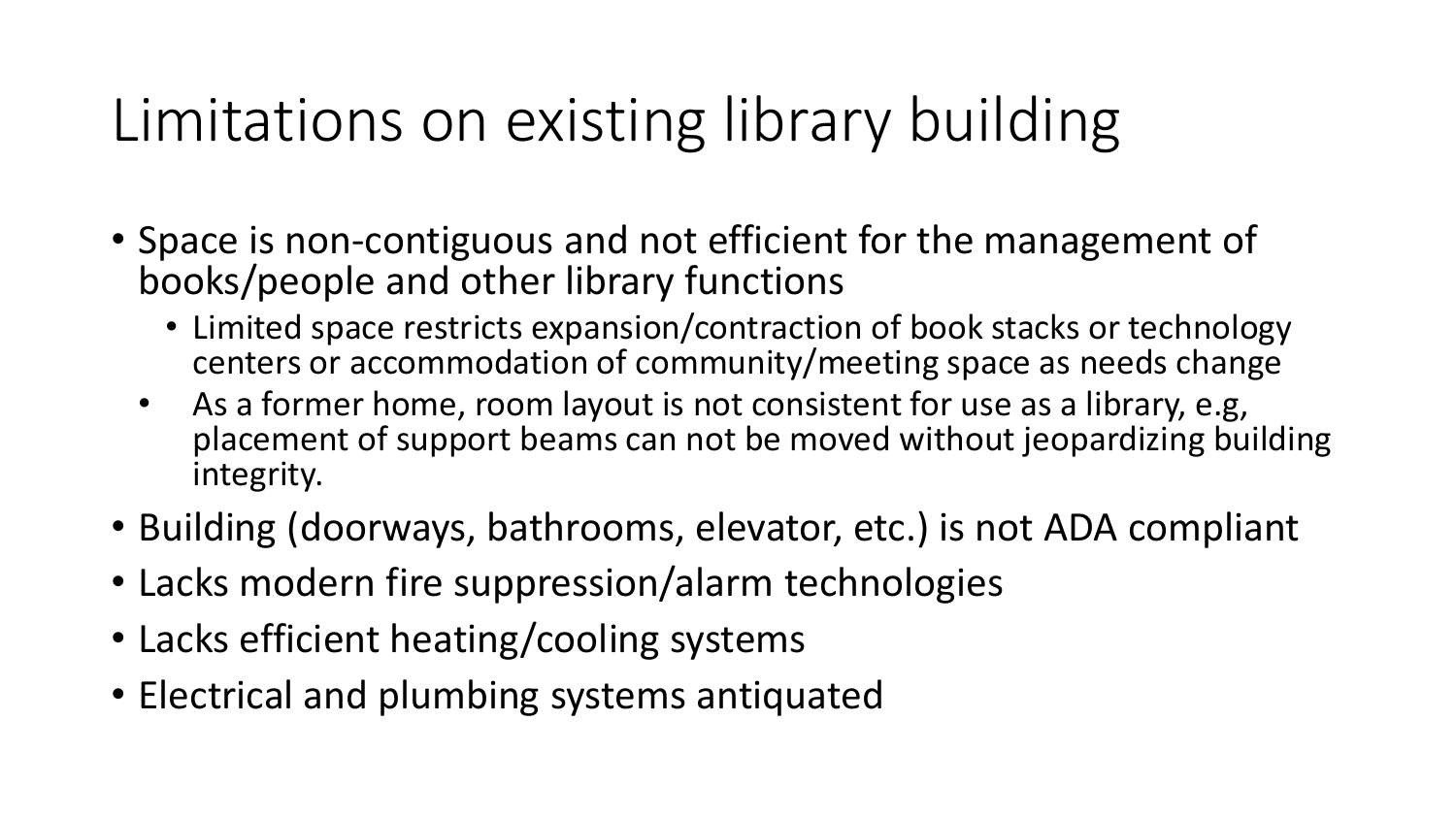# What has the Borough done to date?

- Library debate has been ongoing for ~15 years
	- 2002 SSP Architectural Group report noted many of the same deficiencies as exist today
	- 2006 resident workshops and creation of Library Study Committee ("LSC")
	- May 2007 LSC recommended retention of architect to prepare preliminary designs for renovated library (resulted in Foreman Group being retained)
	- May/June 2012 preliminary design for a 17,000 sq. ft., ~\$4.2M library/community center was presented by the Foreman Group
	- August 2012 Mayor & Council approve a non-binding public referendum to ascertain resident sentiment on proposed library design
	- November 2012 referendum fails with 54% of residents who voted on this issue saying no the proposed 17,000 sq. ft., ~\$4.2M library/community center proposal
	- July 2014 Resolution passed by majority of Council appropriating up to \$1.5M toward the renovation of the existing library building or reconstructing same if the former was not a viable option
	- December 2014 Structural report submitted by Lortech, Inc. recommending upgrade to structural components if library was to continue serving as a library
		- Upgrades would trigger additional obligations to bring entire building up to code and ADA-compliant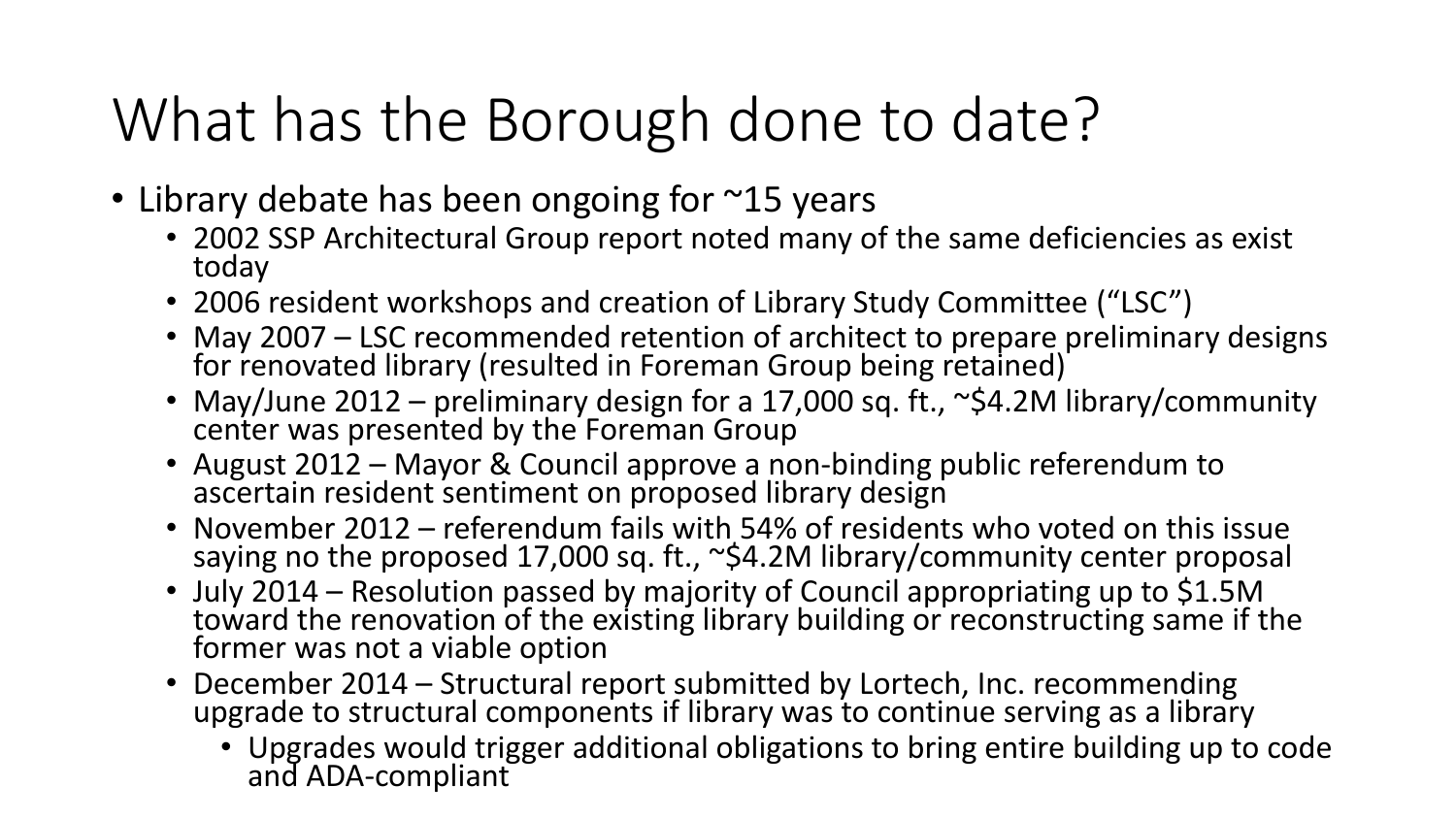# Watchung library statistics

- Watchung residents borrowed **almost 49,000** items in 2016
- Watchung library is the second smallest library building in Somerset County (Peapack-Gladstone is smallest)
- Watchung library has the highest circulation per square foot of any SCLS branch
- The cost of all materials used by Watchung residents and provided by the SCLS is roughly \$1M
- In 2016, Watchung hosted:
	- 198 Children's Programs, attended by 4,389 kids
	- 8 Young Adult Programs, attended by 44 kids
	- 206 Adult Programs, attended by 1,715 adults
	- 393 meetings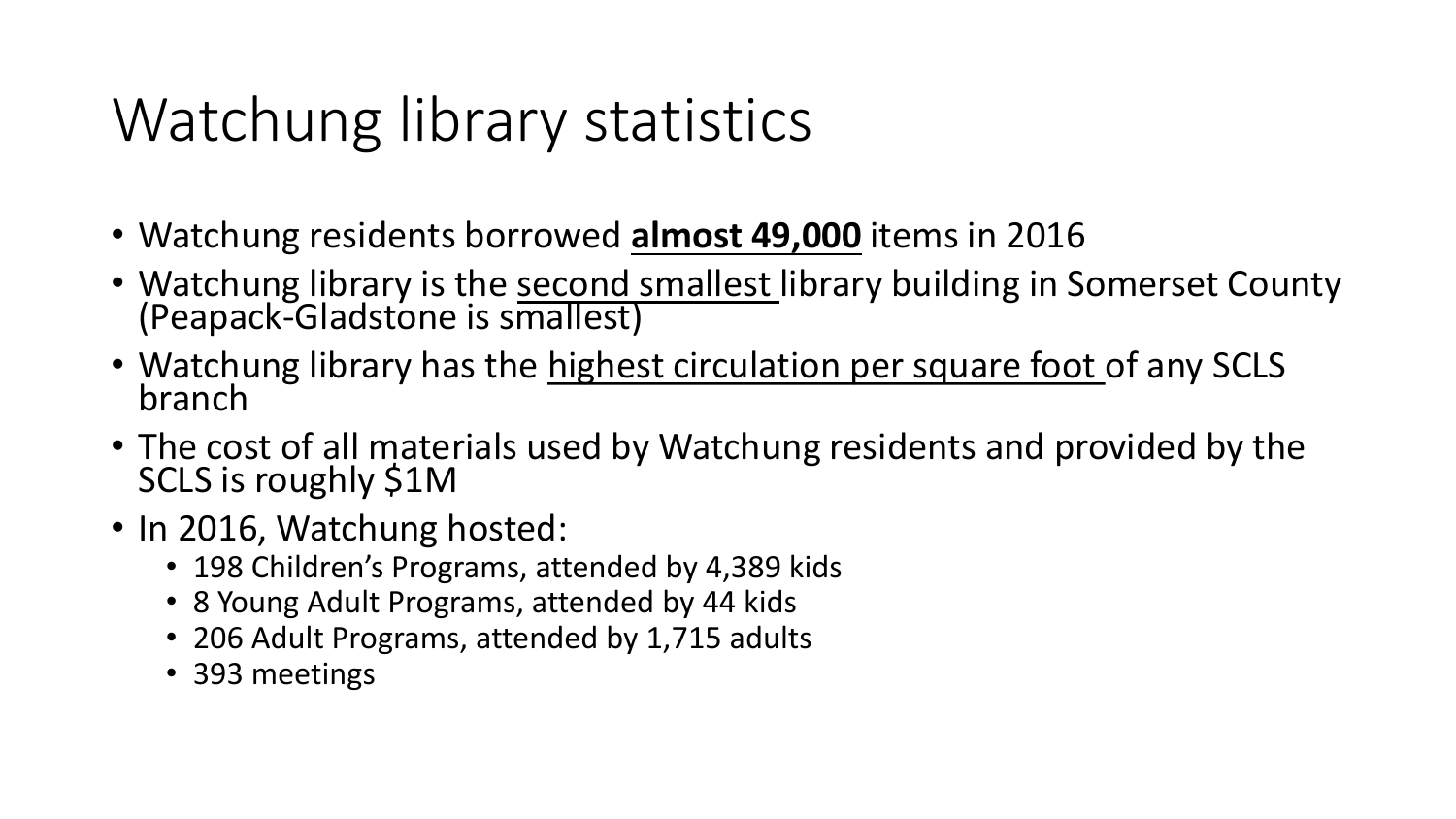# How does Watchung's library compare to other municipalities?

| <b>LOCATION</b>         | <b>SQFT</b> | <b>CIRCULATION PER SQFT</b> | <b>POPULATION</b> |
|-------------------------|-------------|-----------------------------|-------------------|
| <b>Bound Brook</b>      | 12,600      | 6.1                         | 10,497            |
| <b>Bridgewater</b>      | 51,000      | 12.2                        | 45,198            |
| Hillsborough            | 27,200      | 13.9                        | 39,821            |
| Mary Jacobs             | 20,574      | 11.9                        | 23,739            |
| Manville                | 8,299       | 9.7                         | 10,429            |
| <b>North Plainfield</b> | 11,000      | 10.6                        | 22,140            |
| Peapack-Gladstone       | 2,363       | 13.6                        | 2,602             |
| Somerville              | 8,200       | 9.6                         | 12,202            |
| Warren                  | 21,600      | 8.8                         | 15,955            |
| <b>WATCHUNG</b>         | 3,997       | <b>16.0</b>                 | 5,916             |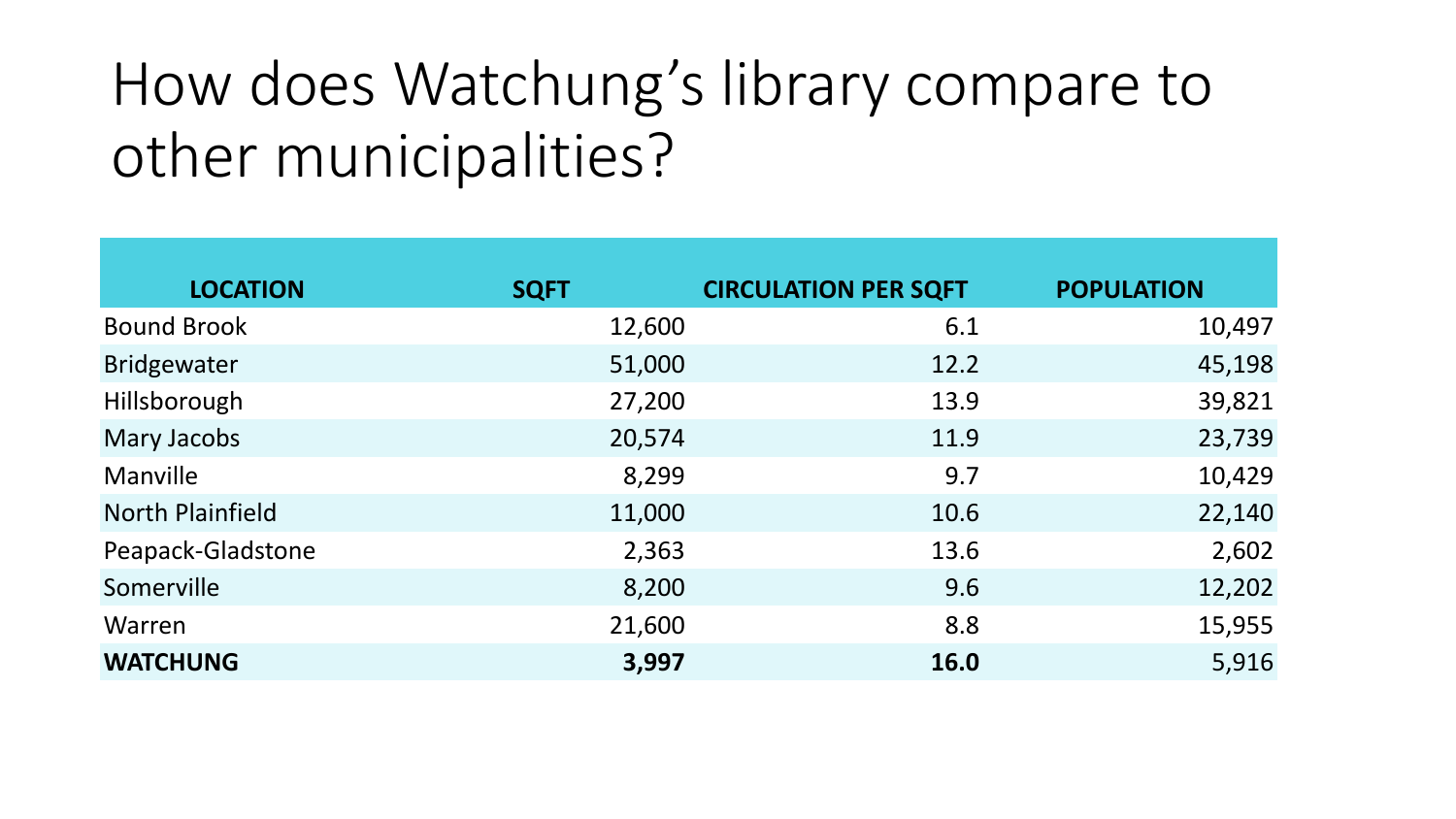# Alternatives to having our own library building

- Construct new ~9,000 sq. ft. library with community/meeting space
- Close existing library building and utilize other SCLS branch locations
	- Watchung residents would still be required to pay ~\$800K library tax
	- Other branch locations may not be able to accommodate Watchung residents in popular programs, etc. due to space or other limitations
- Exit SCLS altogether
	- N.J.S.A. 40:33-13b
		- Watchung must approve the withdrawal by public referendum by majority of the voters
		- Watchung must remain a member of the SCLS for 2 years (and pay the library tax)
		- Watchung must provide a free public library (and all materials, equipment) to replace it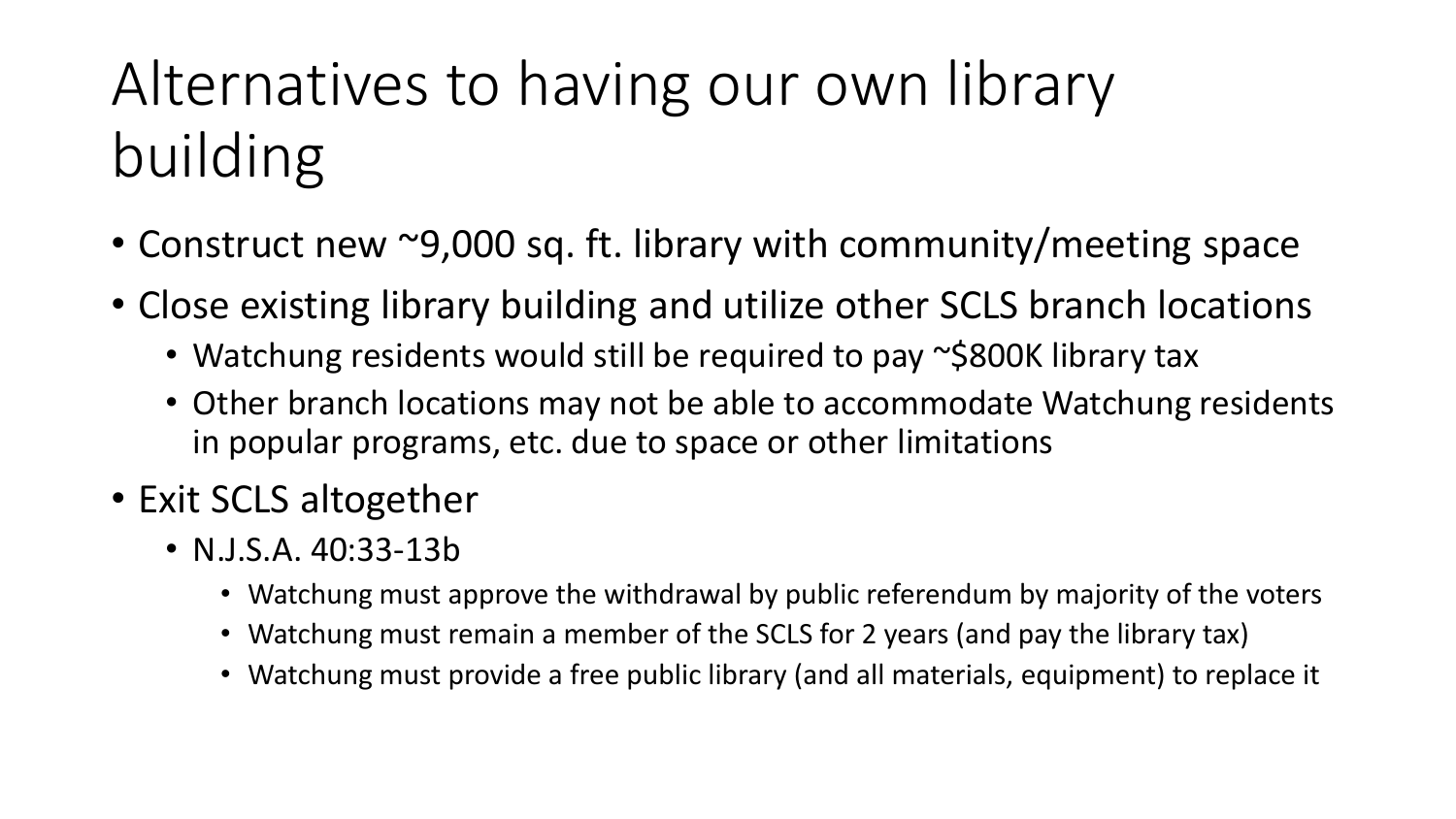**Proposed Designs** 

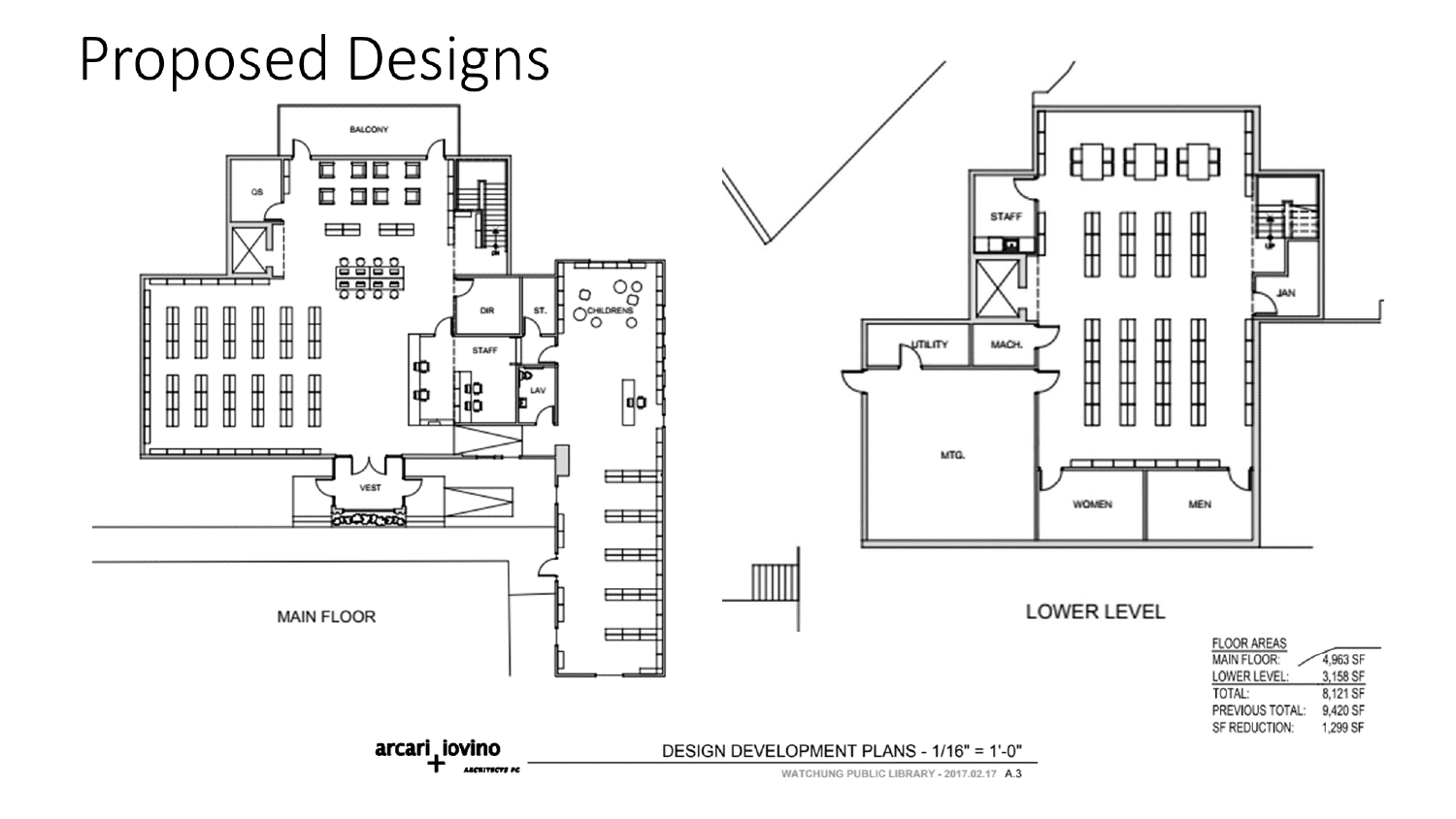#### **Proposed Designs**





| <b>FLOOR AREAS</b> |                     |
|--------------------|---------------------|
| <b>MAIN FLOOR:</b> | 5,740 SF (5630+110) |
| LOWER LEVEL:       | 3,680 SF            |
| TOTAL:             | 9.420 SF            |

WATCHUNG PUBLIC LIBRARY - 2017.02.09 A.1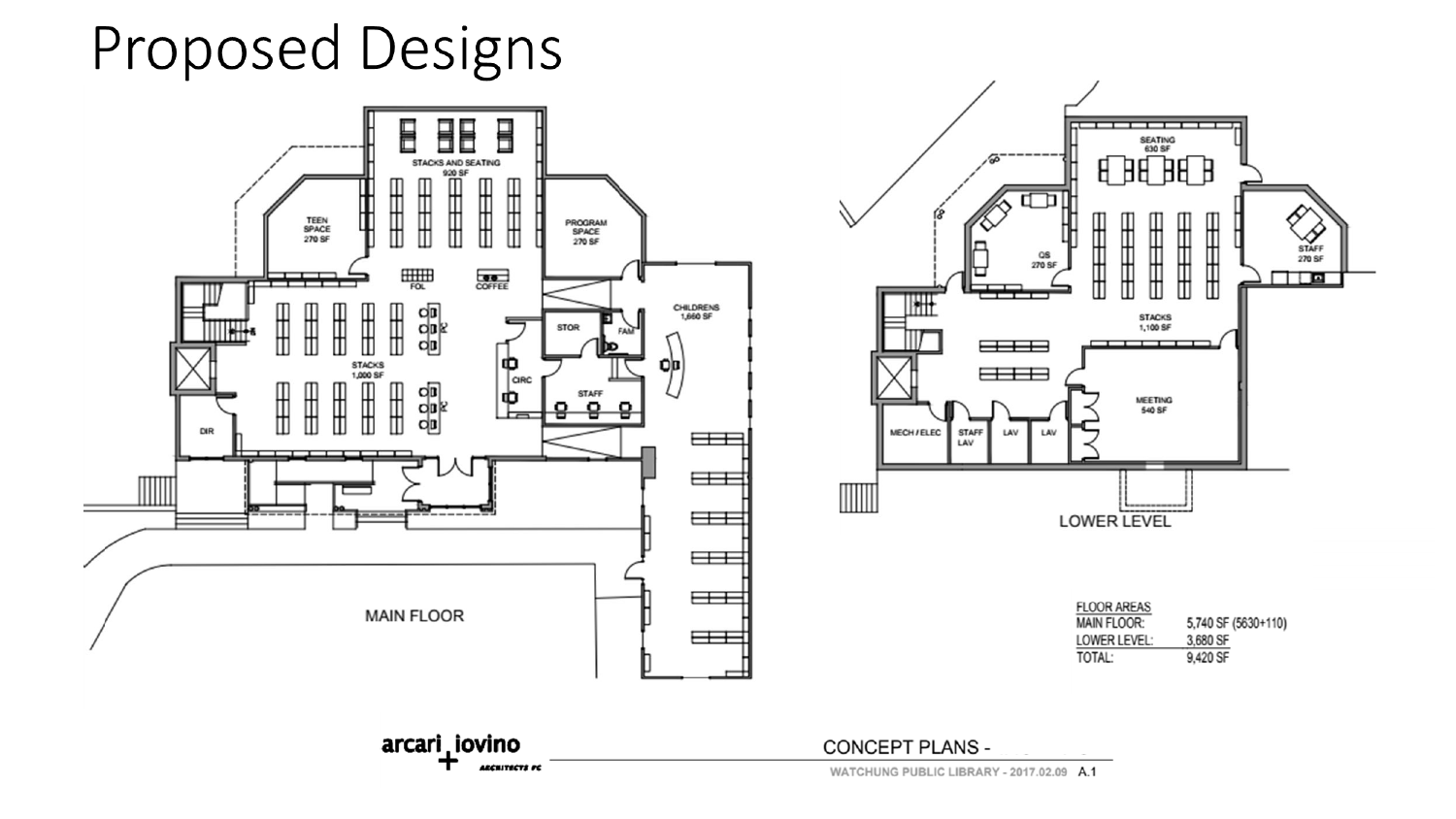#### Expected benefits of a new library building

- **The people benefit.** Provides important resources for school-aged children, but it also benefits the area's workforce and businesses by serving as an entry point for new technology users and allowing job seekers to search and apply for jobs online. Provides new technology, tutoring areas, expanded librarian navigation services and access to databases not available in the home
- **The community benefits.** The books, DVDs, computers, internet access and programs benefit Watchung in many obvious ways, but libraries play another powerful role that is not as apparent. Because Watchung is not generally connected via a traditional downtown (Summit, Westfield, Montclair, Somerville), a new library building with meeting/community space can provide a much-needed venue where the community can come together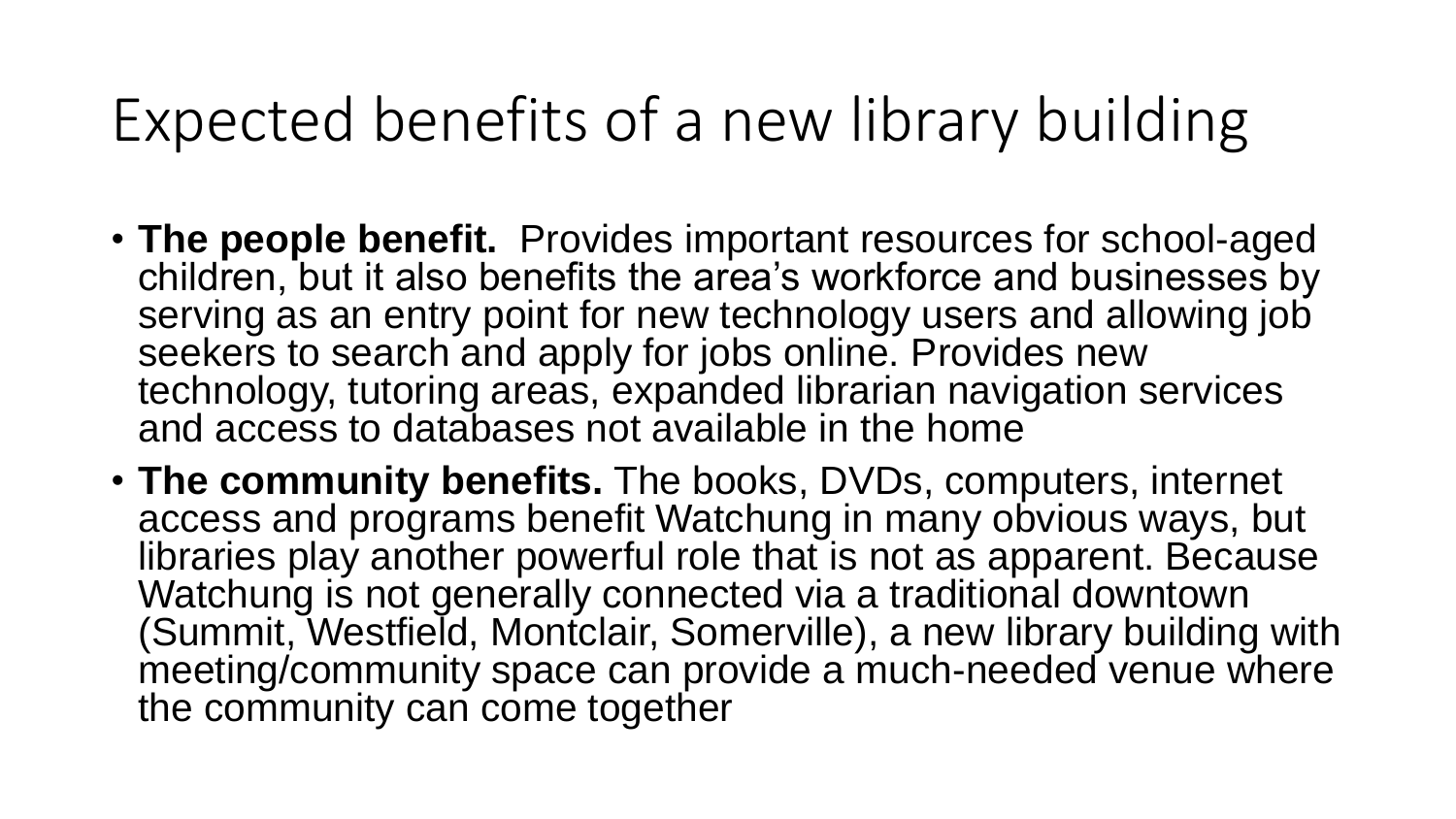# Expected costs of a new library building

- Estimates are based on interest rates the Borough recently received on its most recent bond issuance (with slight increase in future to account for rates changing)
- Projections assume a flat payment schedule (same amount of principal each year) over a 20 year term
- Projections assume average household value increasing 2% per year and the overall assessed value of the town increasing 2% per year
- Analysis indicates an average bond service payment of \$73,000 per year per \$1 million borrowed
- This equates to approximately \$29.25 for the average household valued at \$715,000 in 2018

| <b>Amount Borrowed</b> | <b>Payment Per Average Household</b> |
|------------------------|--------------------------------------|
| \$1 Million            | \$29.25                              |
| \$1.5 Million          | \$43.75                              |
| \$2 Million            | \$58.25                              |
| \$3 Million            | \$87.45                              |